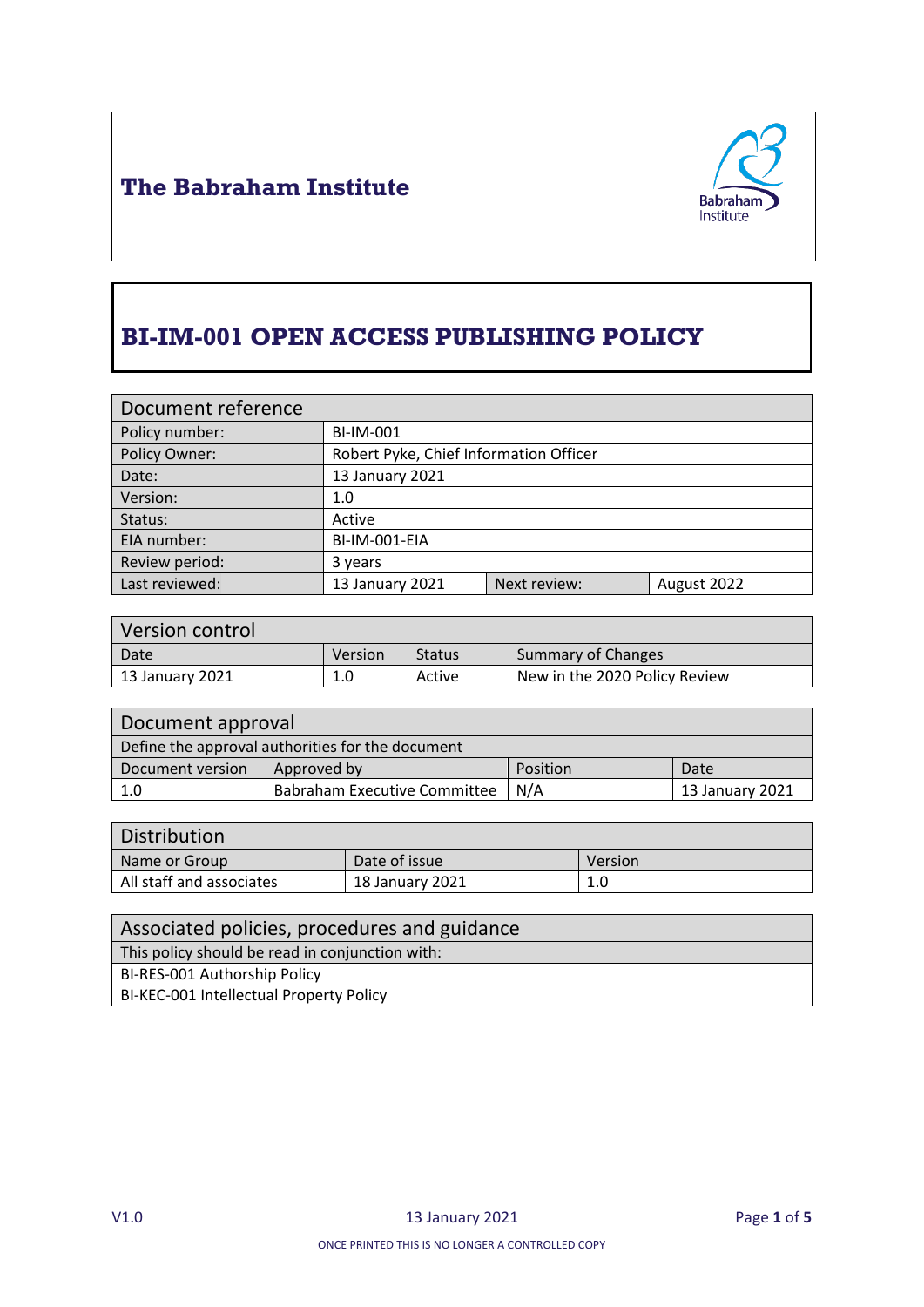### **Contents**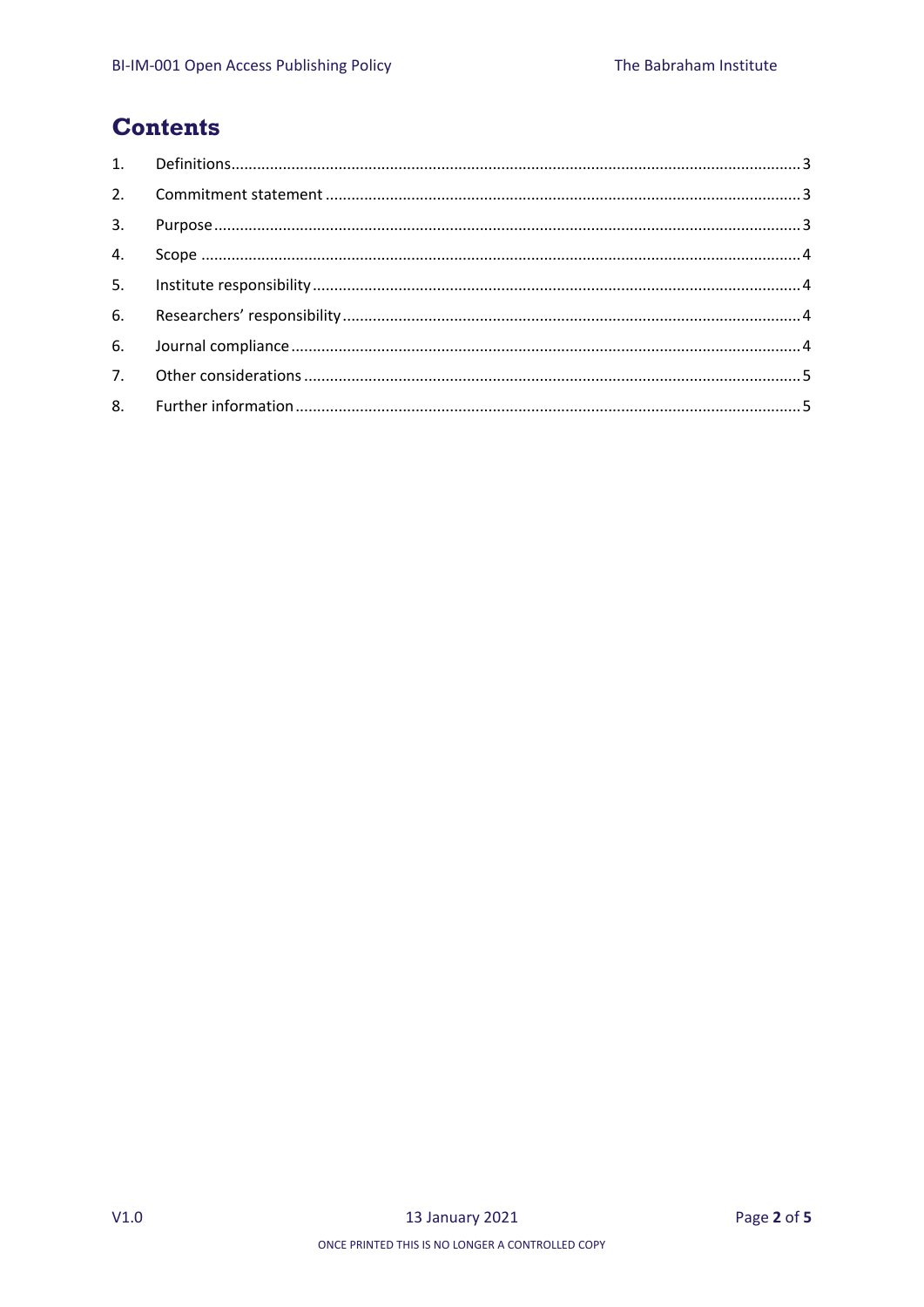### <span id="page-2-0"></span>**1. Definitions**

| "Open Access"       | Unrestricted, online access to peer-reviewed and published<br>research papers free of any access charge.                                                                                                                                                                                                                                                                                                    |
|---------------------|-------------------------------------------------------------------------------------------------------------------------------------------------------------------------------------------------------------------------------------------------------------------------------------------------------------------------------------------------------------------------------------------------------------|
| "Gold Open Access"  | 'Gold' Open Access is the term used when a publisher makes the<br>work openly available at publication. This can be through a fully<br>Open Access journal (which often, but not always, have article<br>processing charges) or by making a single article Open Access in<br>an otherwise subscription journal (these are called 'hybrid'<br>journals and they always impose an article processing charge). |
| "Green Open Access" | Green Open Access means that a version is available<br>somewhere else (e.g., on an author's institutional website, or in<br>a repository), a practice commonly referred to as "self-<br>archiving".                                                                                                                                                                                                         |
| "Employee"          | Institute employees on Institute or Babraham Institute<br>Enterprise Ltd (BIE) terms and conditions, Institute employees<br>on BBSRC or other terms and conditions, and Research Fellows<br>on Institute terms and conditions.                                                                                                                                                                              |
| "Staff"             | Employees and Babraham Institute registered PhD students.                                                                                                                                                                                                                                                                                                                                                   |

### <span id="page-2-1"></span>**2. Commitment statement**

- 2.1. At the Babraham Institute our mission is to be an international leader in research focusing on basic cell and molecular biology with an emphasis on healthy ageing through the human lifecycle.
- 2.2. We believe that free and open access to the outputs of publicly-funded research offers significant social and economic benefits, as well as aiding the development of new research and we support the Research Councils' Open Access Publishing policy in respect of our research. The Government, in line with its overarching commitment to transparency and open data, is committed to ensuring that published research findings should be freely accessible.

# <span id="page-2-2"></span>**3. Purpose**

- 3.1. The Institute policy on Open Access aims to achieve immediate, unrestricted, online access to peer reviewed and published research papers, free of any access charge in line with the Research Councils policy on open access publishing. Our vision is for all users to be able to read published research papers in an electronic format and to search for and re‐use (including download) the content of published research papers, both manually and using automated tools (such as those for text and data mining), provided that any such re‐use is subject to full and proper attribution.
- 3.2. Most major research funders now have a mandate for outputs to be made open access. By accepting a research grant, the grant holder is required to provide open access to the publications arising from the funded research. Funder open access policies are important for supporting research outputs becoming openly accessible by academic and non-academic audiences.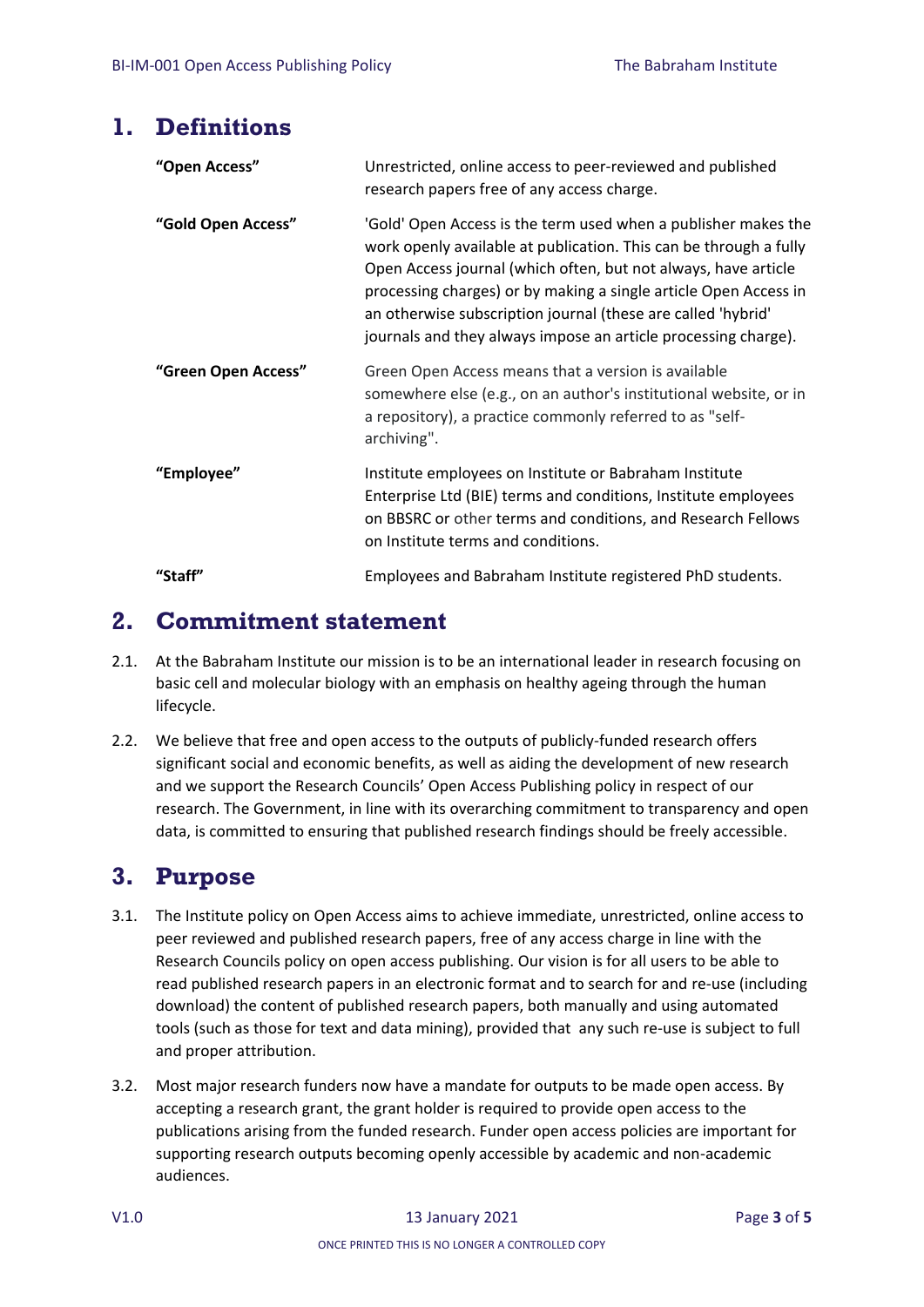### <span id="page-3-0"></span>**4. Scope**

- 4.1. This policy applies to:
	- Institute employees on Institute or Babraham Institute Enterprise Ltd (BIE) terms and conditions
	- Institute employees on BBSRC or other terms and conditions
	- Research Fellows on Institute terms and conditions
	- Research Fellows (honorary)
	- Honorary Members of Faculty
	- Babraham Institute registered PhD students
- 4.2. The policy applies to peer‐reviewed research articles (including review articles not commissioned by publishers), which acknowledge UKRI funding, that are submitted for publication from 1 April 2013, and which are published in journals or conference proceedings.
- 4.3. The policy also applies to the majority of our other funders but there could be variations and researchers should refer to their individual conditions of grant. Funders that pay for open access include the Wellcome Trust, Cancer Research UK (CRUK), British Heart Foundation (BHF) and the European Commission.

# <span id="page-3-1"></span>**5. Institute responsibility**

- 5.1. The Institute receives a block grant from UKRI and we have established an Open Access publication fund in order to pay Article Processing Charges (APCs).
- 5.2. The Institute Grants Office is responsible for requesting Open Access funding at the time of grant application to non-UKRI funders.
- 5.3. The Policy Owner is responsible for reviewing the effectiveness of this policy internally through compliance reporting.

# <span id="page-3-2"></span>**6. Researchers' responsibility**

- 5.4. Researchers, as the generators of all of the research papers and responsible for much of their peer review, are expected to publish any peer‐reviewed research papers in journals that are compliant with the Institute policy on Open Access publication. All papers must include acknowledgement of the funding that supported the research and, if applicable, a statement on how the underlying research materials (data, samples or models) can be accessed. For information about authorship and acknowledgements, see the Authorship Policy (BI-RES-001).
- 5.5. Researchers are responsible for ensuring that their papers are published under the correct route and with the correct licence according to their funders' requirements.

# <span id="page-3-3"></span>**6. Journal compliance**

- 6.1. The Institute recognises a journal as being compliant with this policy if:
	- The journal provides, via its own website, immediate and unrestricted access to the final published version of the paper, which should be made available using the Creative Commons Attribution (CC BY) licence, and allows immediate deposit of the